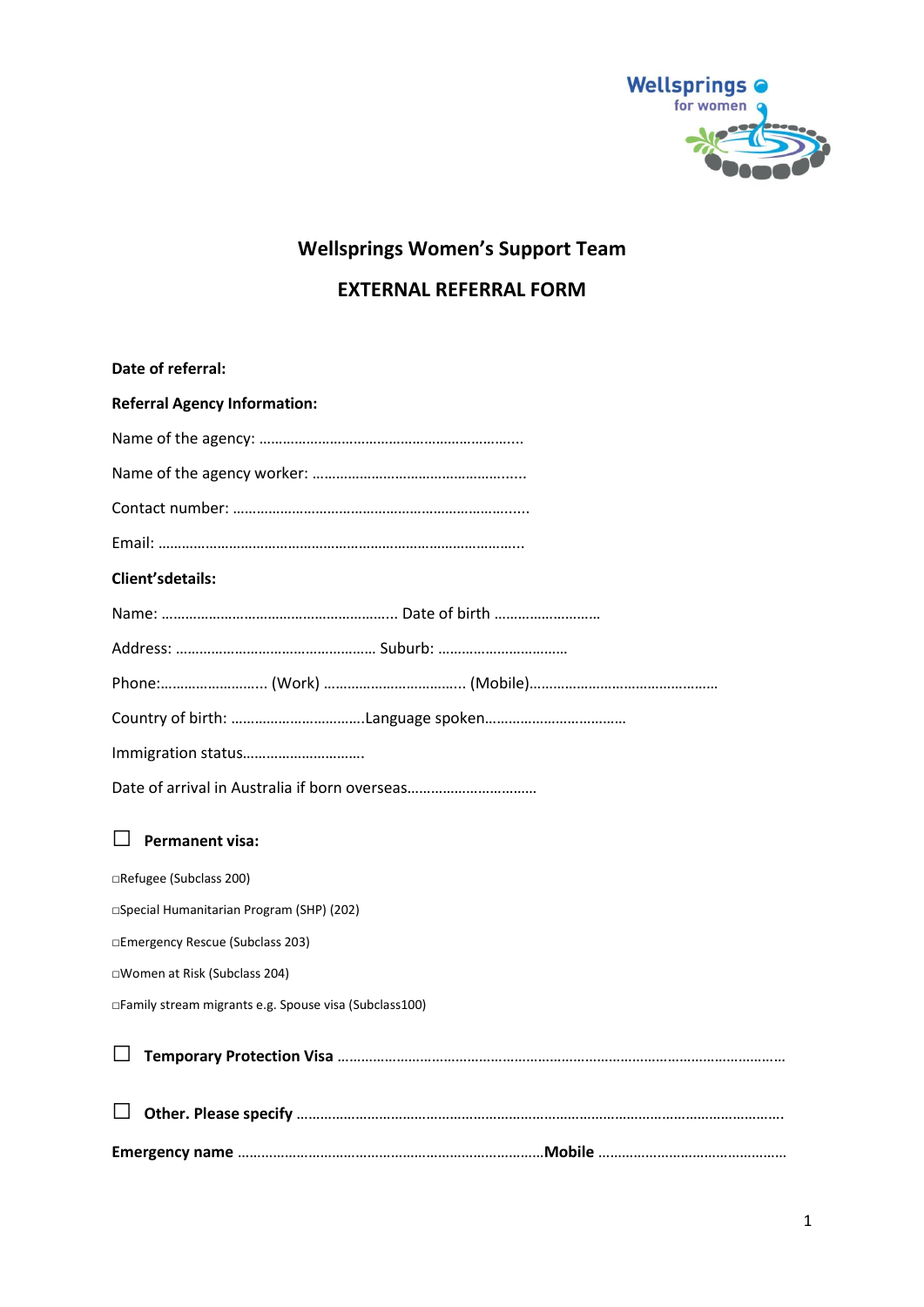| $\perp$ | Married $\Box$ Defector $\Box$ Single |  | <b>Other</b> |  |  |
|---------|---------------------------------------|--|--------------|--|--|

| <b>Child's Name</b> | Date of Birth | Age | Gender |
|---------------------|---------------|-----|--------|
|                     |               |     |        |
|                     |               |     |        |
|                     |               |     |        |
|                     |               |     |        |
|                     |               |     |        |
|                     |               |     |        |
|                     |               |     |        |
|                     |               |     |        |
|                     |               |     |        |
|                     |               |     |        |
|                     |               |     |        |
|                     |               |     |        |

### **Description of reason for referral:**

|                                                                                    | Isolation                                        | <b>Family Violence</b><br>$\Box$ |                                                    | Mental health |          |
|------------------------------------------------------------------------------------|--------------------------------------------------|----------------------------------|----------------------------------------------------|---------------|----------|
|                                                                                    | <b>Financial Support</b>                         |                                  | other<br>$\Box$                                    |               | Programs |
|                                                                                    | Please explain:                                  |                                  |                                                    |               |          |
|                                                                                    |                                                  |                                  |                                                    |               |          |
|                                                                                    |                                                  |                                  |                                                    |               |          |
|                                                                                    |                                                  |                                  |                                                    |               |          |
|                                                                                    |                                                  |                                  |                                                    |               |          |
| If you have ticked Family Violence above, please complete the following questions. |                                                  |                                  |                                                    |               |          |
|                                                                                    |                                                  |                                  | Safe time to contact safe to leave a message YESNO |               |          |
|                                                                                    |                                                  | safe to leave a text YES NO      |                                                    |               |          |
|                                                                                    | Is the woman staying in the relationship? YES NO |                                  |                                                    |               |          |

Is there more than one perpetrator YES**……** NO**……**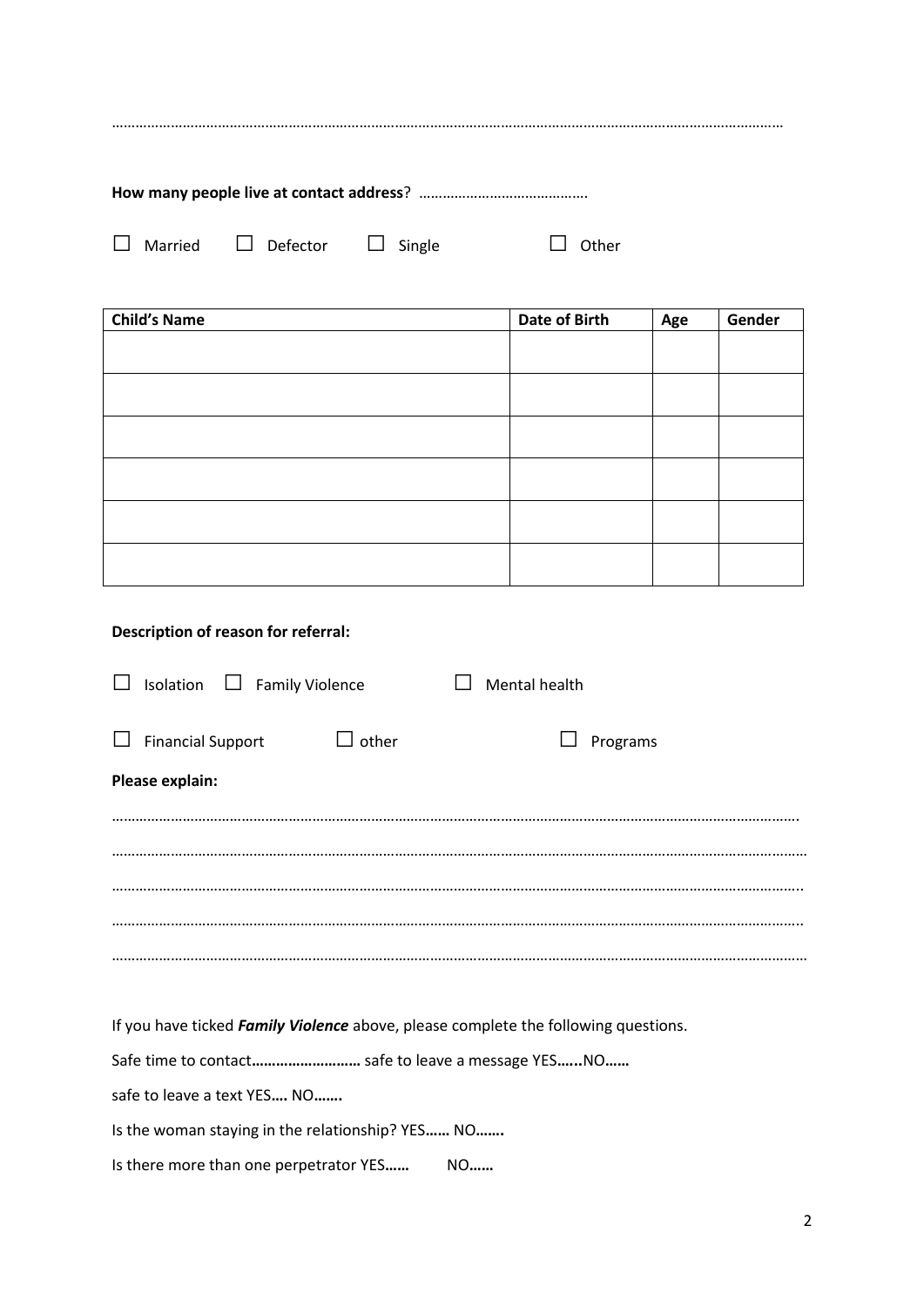| Relationship to client: Husband/Partner Ex-Partner Parent |  |
|-----------------------------------------------------------|--|
|                                                           |  |
| Please explain                                            |  |
|                                                           |  |
|                                                           |  |
|                                                           |  |
| Has a MARAM screening tool been conducted: YES NO         |  |
| Has a Safety plan been conducted: Yes No?                 |  |

#### **Risk Level:**

IS the person at High risk**……...**? Low risk**…….**

Is the person at immediate risk Yes**……**? No**…...**?

If yes, please explain:

**………………………………………………………………………………………………………………………………………………………. ……………………………………………………………………………………………………………………………………………………… ……………………………………………………………………………………………………………………………………………………... ……………………………………………………………………………………………………………………………………………………… ………………………………………………………………………………………………………………………………………………………**

**(Please provide a copy of the risk assessment and any other relevant documentation)**

#### **Agencies Currently Involved:**

| <b>Name of Organisation</b> | <b>Contact Person</b> | <b>Contact Number</b> | <b>Assistance provided</b> |
|-----------------------------|-----------------------|-----------------------|----------------------------|
|                             |                       |                       |                            |
|                             |                       |                       |                            |
|                             |                       |                       |                            |
|                             |                       |                       |                            |
|                             |                       |                       |                            |
|                             |                       |                       |                            |
|                             |                       |                       |                            |
|                             |                       |                       |                            |
|                             |                       |                       |                            |